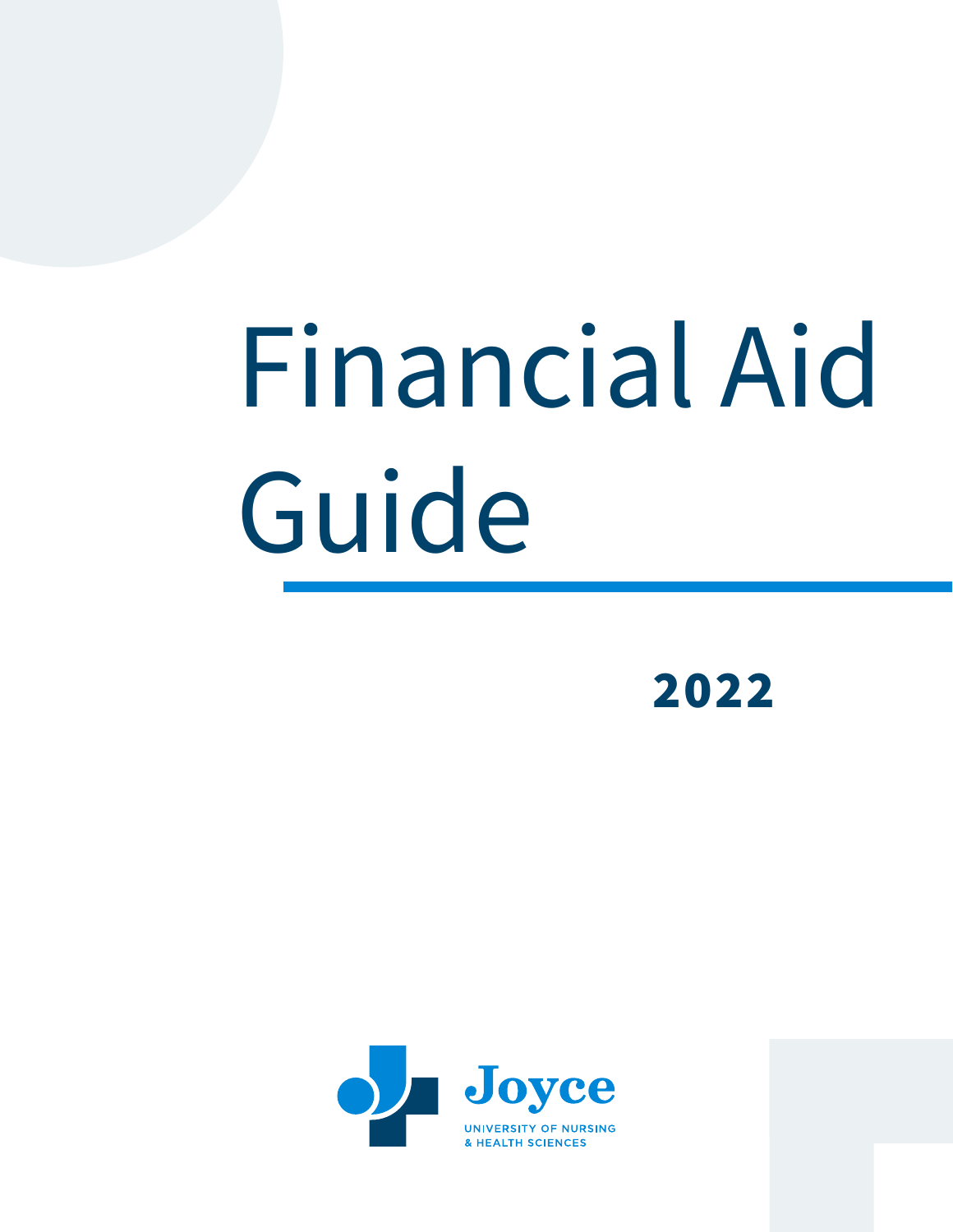# **Financial Aid Guide**

# **Table of Contents**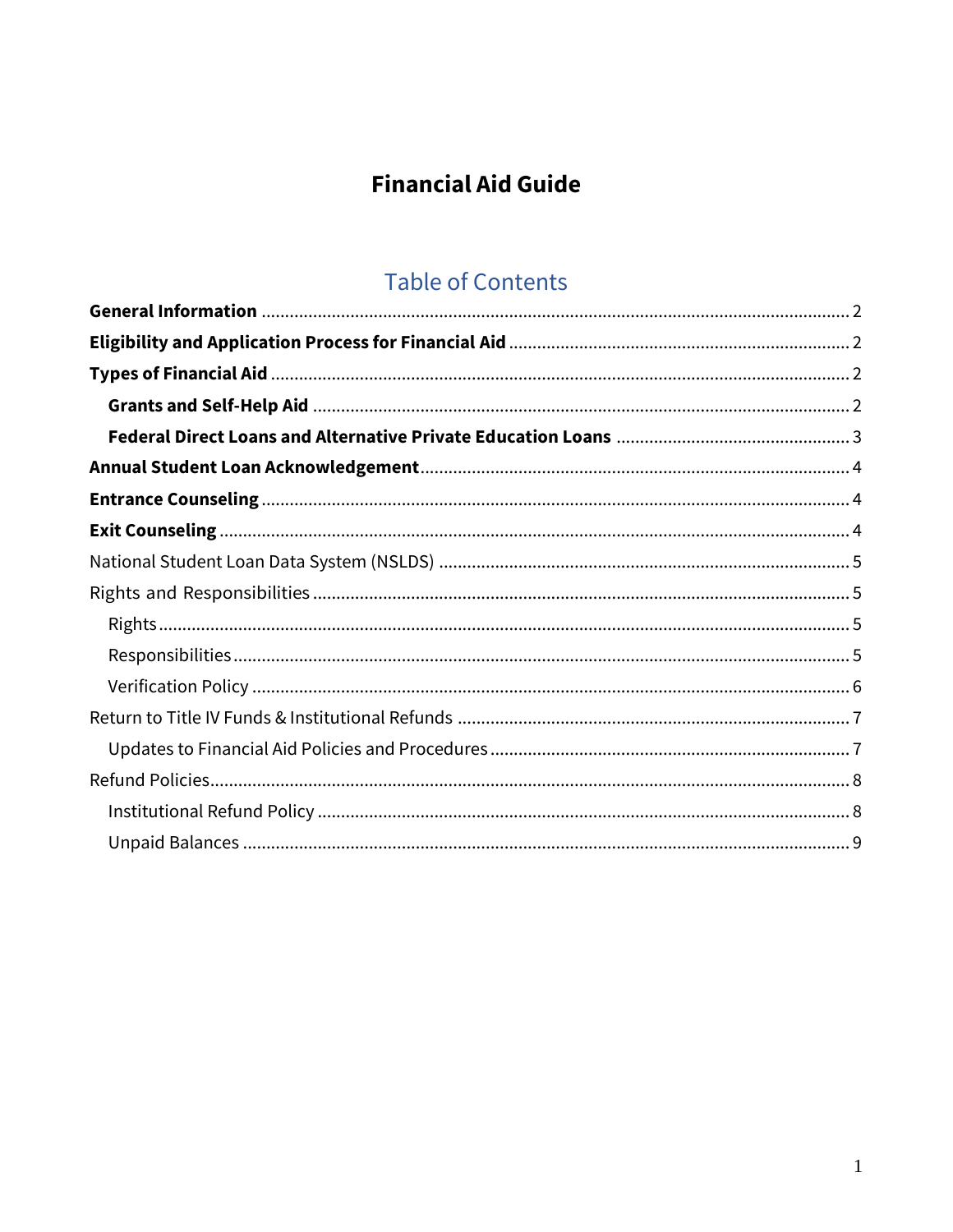#### <span id="page-2-0"></span>**General Information**

Joyce University is approved by the U.S. Department of Education to participate in Federal Student Aid programs (Title IV Funds) for its programs. The Financial Aid Department provides assistance to students who need financial aid to help with paying their tuition, books and other related expenses incurred while attending at Joyce University.

It is the belief that the primary responsibility for educational costs is with the student and their family. However, financial aid is available to those who qualify. Each student's eligibility for financial aid is based on their information imputed on the Free Application for Federal Student Aid (FAFSA). The total costs associated with attending college may include but not limited to tuition, fees, books, supplies, room and board, personal expenses, and allowable travel expenses.

Students requesting financial aid assistance must submit a Free Application for Federal Student Aid (FAFSA) at [www.studentaid.gov.](http://www.studentaid.gov/) Joyce University uses the information submitted by students and their families (if applicable) to determine their financial aid eligibility.

#### <span id="page-2-1"></span>**Eligibility and Application Process for Financial Aid**

The types and amounts of financial aid are determined by financial need and available funds. A full description of Federal aid programs available can be found at [www.studentaid.ed.gov](http://www.studentaid.ed.gov/) under "Prepare for College".

#### **To be eligible for financial aid, a student must:**

- Demonstrate financial need
- Be a U.S. citizen, or an eligible non-citizen. Verification of eligible non-citizen may be required.
- Have a valid Social Security number
- Have a high school diploma or recognized equivalent such as a General Educational Development (GED)
- Be enrolled or accepted for enrollment in an eligible program of study at least half-time (with the exception of Pell and FSEOG)
- Maintain satisfactory academic progress
- Not be in loan default or owe an overpayment of Federal Student Financial Aid
- Use federal student aid only for educational purposes

#### <span id="page-2-2"></span>**Types of Financial Aid**

Financial aid is available to those who quality. The amount of financial aid students qualify for is based on each student's Cost of Attendance (COA), expected Family Contribution (EFC), enrollment status (Full-Time, ¾ Time, ½ Time or Less-Than-Half-Time (LTHT), and the length of the academic year.

#### **Grants and Self-Help Aid**

#### <span id="page-2-3"></span>**Federal Pell Grant**

A Federal Pell Grant is a financial aid award to assist students to pay for their education. Pell grants do not have to be repaid unless a student becomes ineligible. Eligibility for a Federal Pell Grant is based on several factors, as determined by the Estimated Family Contribution (EFC) calculated using the information submitted on the Free Application for Federal Student Aid (FAFSA). Using the (EFC) number and other criteria, a Federal Pell Grant award is determined. Students with a bachelor's degree or higher are not eligible for a Federal Pell Grant even if they are attending an undergraduate program. The Federal Pell Grant is limited to a lifetime of six full-time years of funding, referred to as Pell Lifetime Eligibility Usage (LEU).

#### **Federal Supplemental Educational Opportunity Grant (FSEOG)**

This grant helps financially needy undergraduate students, who have not earned a bachelor's or professional degree, meet the cost of postsecondary education. The FSEOG Grant gives priority to students who receives the Federal Pell Grant. The award is made by the school based on the availability of funds. A FSEOG does not need to be repaid.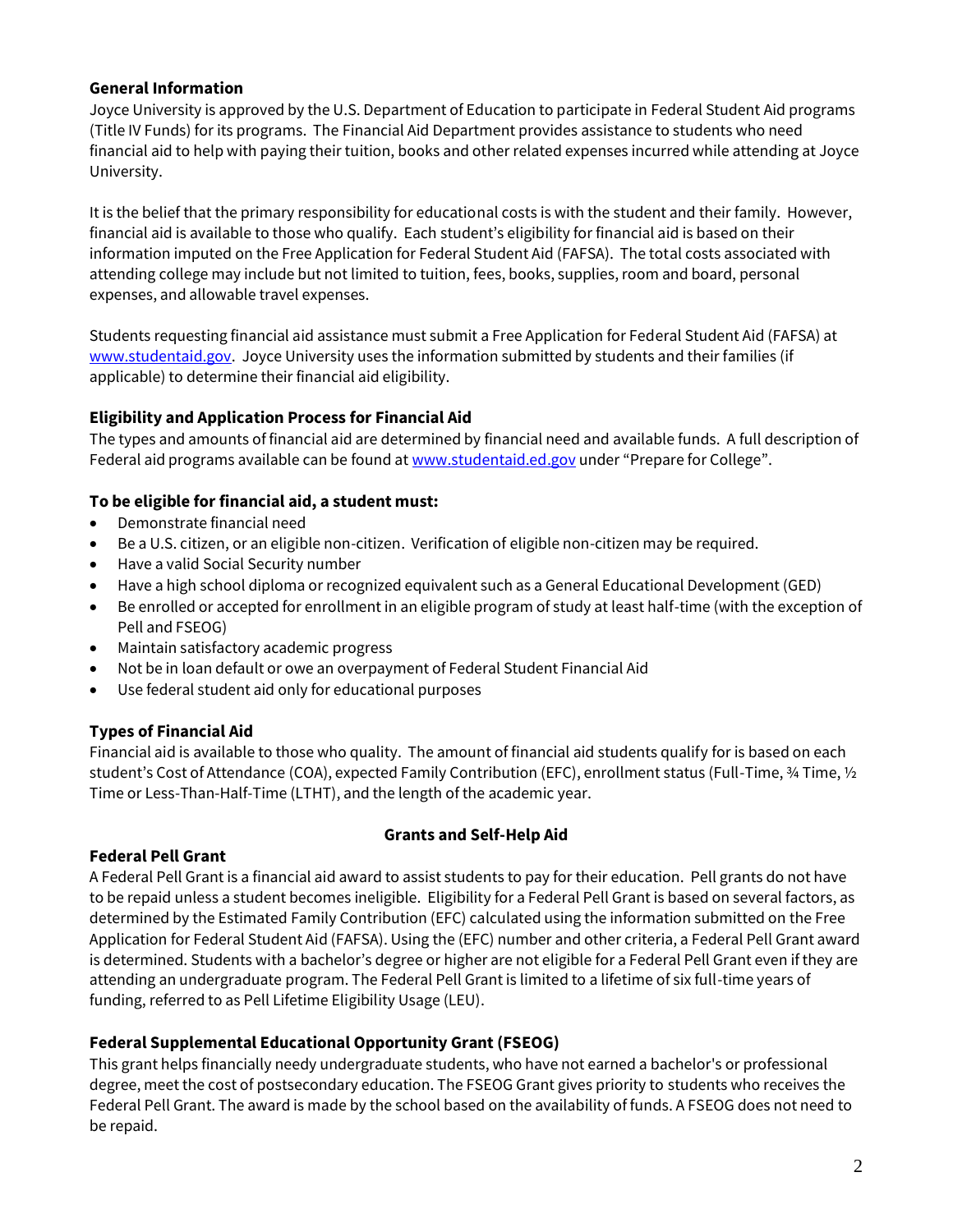## **Federal Work Study (FWS) – Self Help Aid**

Student employment is available through the Federal Work Study program. This is considered to be self-help aid. This program offers employment opportunities on and off campus in the areas of Student Services and in Community Service. The awards are based on a student's unmet need. Contact the Financial Aid Department for more information and the application form. Federal work study money does not typically need to be repaid.

# **State Grants**

The Workforce Innovation and Opportunity Act (WIOA) is a federally funded program that provides supportive and training services to eligible customers. In Utah, WIOA is administered by the Department of Workforce Services, Vocational Rehabilitation and Adult Education. For more information and to find your local Workforce Center go to <https://jobs.utah.gov/wioa/index.html>

# **Federal Direct Loans and Alternative Private Education Loans**

<span id="page-3-0"></span>Joyce University offers a variety of loans to assist students in meeting their educational costs. Educational loans must be repaid.

# **Direct Subsidized Loans**

The Direct Subsidized Loan program provides low interest loans through the U.S. Department of Education. The federal government pays the interest while the borrower is in school and enrolled at least half-time (6 credits). Interest does not begin to accrue until the student leaves school or anytime that their enrollment drops below a half-time status, and after the grace period has ended. Subsidized Federal Loans provide many flexible repayment options as outlined in the loan counseling materials.

#### **Direct Unsubsidized Loans**

The Direct Unsubsidized Loan program provides low interest loans through the U.S. Department of Education. The federal government does not pay the interest on unsubsidized loans while the student is in school. Student loan borrowers are responsible for all interest that accrues on the loans while enrolled, during the grace period, and any deferment periods. Students may elect to make interest payments while in school to avoid the capitalization of interest and lower the overall repayment debt. The repayment period for a Direct Unsubsidized Loan begins the day after the grace period ends.

| Chart beton battlifes the maximum toan eugibitity for students                             |                                                                                                |                                                                          |                             |  |
|--------------------------------------------------------------------------------------------|------------------------------------------------------------------------------------------------|--------------------------------------------------------------------------|-----------------------------|--|
| <b>Dependent Students</b><br>Excluding students whose parents<br>cannot obtain a PLUS Loan | <b>Annual Base Amount maybe</b><br>be all Subsidized, all<br>Unsubsidized, or a<br>combination | <b>Annual Unsubsidized</b><br><b>Amount, above Base</b><br><b>Amount</b> | <b>Annual Loan</b><br>Limit |  |
| First-year Undergraduate                                                                   | \$3,500                                                                                        | \$2,000                                                                  | \$5,500                     |  |
| Second-year Undergraduate                                                                  | \$4,500                                                                                        | \$2,000                                                                  | \$6,500                     |  |
| Third year and beyond<br>Undergraduate                                                     | \$5,500                                                                                        | \$2,000                                                                  | \$7,500                     |  |
|                                                                                            | <b>Annual Base Amount maybe</b>                                                                |                                                                          |                             |  |
| Independent Students and<br>Dependent students whose parents<br>cannot obtain a PLUS Loan  | be all Subsidized, all<br>Unsubsidized, or a<br>combination                                    | <b>Annual Unsubsidized</b><br>Amount, above Base<br><b>Amount</b>        | <b>Annual Loan</b><br>Limit |  |
| First-year Undergraduate                                                                   | \$3,500                                                                                        | \$6,000                                                                  | \$9,500                     |  |
| Second-year Undergraduate                                                                  | \$4,500                                                                                        | \$6,000                                                                  | \$10,500                    |  |

# **Chart below outlines the maximum loan eligibility for students**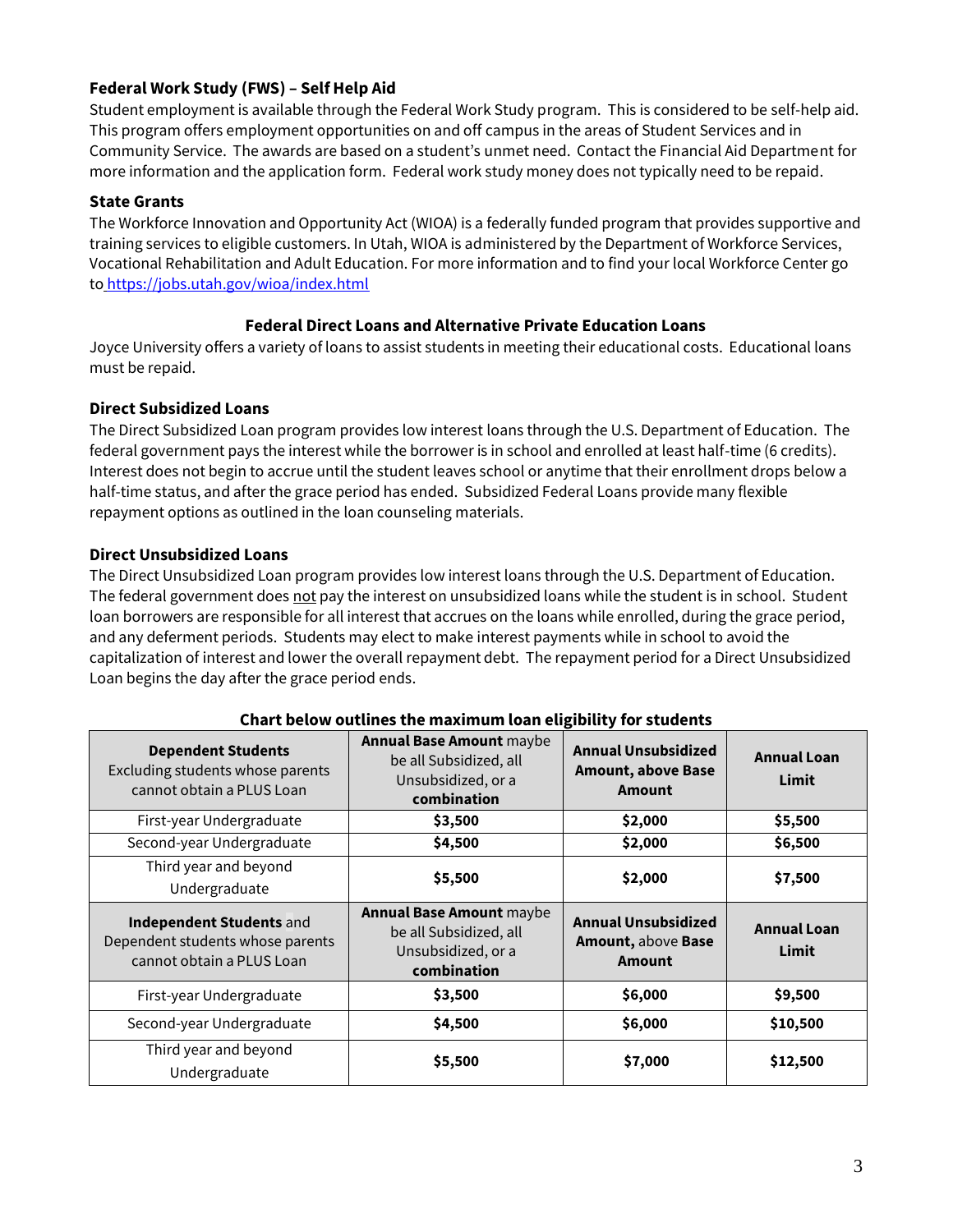#### **Direct PLUS Loans (For Parents)**

The Direct PLUS Loans is available to parents who wish to apply for additional assistance for their dependent student's educational expenses. Eligibility is not based on financial need, but a credit check is required. Borrowers who have an adverse credit history may be denied. In the event the Parent Borrower is denied, addition funding may be available to the dependent student. A parent's decision not to apply for a PLUS loan does not guarantee the dependent student may receive additional financial aid assistance.

**Note:** The interest rates are re-established every July 1<sup>st</sup> for the next award year. Contact your loan servicer for any information on what the terms, interest rates, and any fees that may be assessed to your Federal Direct Subsidized and Unsubsidized Loans. Additional information can be found at: [https://studentaid.gov/understand](https://studentaid.gov/understand-aid/types/loans/interest-rates)[aid/types/loans/interest-rates](https://studentaid.gov/understand-aid/types/loans/interest-rates)

#### <span id="page-4-0"></span>**Annual Student Loan Acknowledgement**

The Federal Direct Loan programs require that any student that has or will received student loans complete an Annual Student Loan Acknowledgement form each award year (22-23 FAFSA). This must be completed before any additional loan funds are disbursed to your student account. Please go to [http://www.studentaid.gov](http://www.studentaid.gov/) using your FSA ID and password and click on Complete an Annual Student Loan Acknowledgment for Federal Student Loans.

#### <span id="page-4-1"></span>**Entrance Counseling**

The Federal Direct Loan programs require that any student that will receive loans complete an entrance counseling form. The entrance counseling ensures that the student understands the terms and conditions of the loan and the students' rights and responsibilities. The student will learn what a loan is, how interest works, options for repayment, and how to avoid delinquency and default.

When the student finishes, a record of the completed entrance counseling will be sent to Joyce University, and they can then receive loan disbursements.

Please go to [http://www.studentaid.gov](http://www.studentaid.gov/) using your FSA ID and password and click on "Complete the Process" then Complete Entrance Counseling.

#### <span id="page-4-2"></span>**Exit Counseling**

The Federal Direct Loan programs require that any student who leaves school or drops below half-time enrollment complete an Exit Counseling form. The purpose of the exit counseling is to ensure the student understands their obligations and are prepared for repayment.

The student will learn about what the student loan payments will look like after leaving school. It will recommend a repayment strategy that best suits their plans and goals.

Please go to [http://www.studentaid.gov](http://www.studentaid.gov/) using your FSA ID and password and click on "Manage Loans" then Complete Exit Counseling.

#### **Alternative Private Education Loans**

If Federal Loan programs do not meet students borrowing needs, private lenders offer a variety of supplemental loan programs. These loans are considered consumer loans, and approval is based on a good credit history and a satisfactory debt-to-income ratio. Students may borrow only up to the Cost of Attendance. Borrowers should compare fees, interest rates, and repayment options before applying. Joyce University has no preferred lenders. To apply and compare loans please visit:<https://choice.fasproducts.org/FastChoic/home/2270800/1>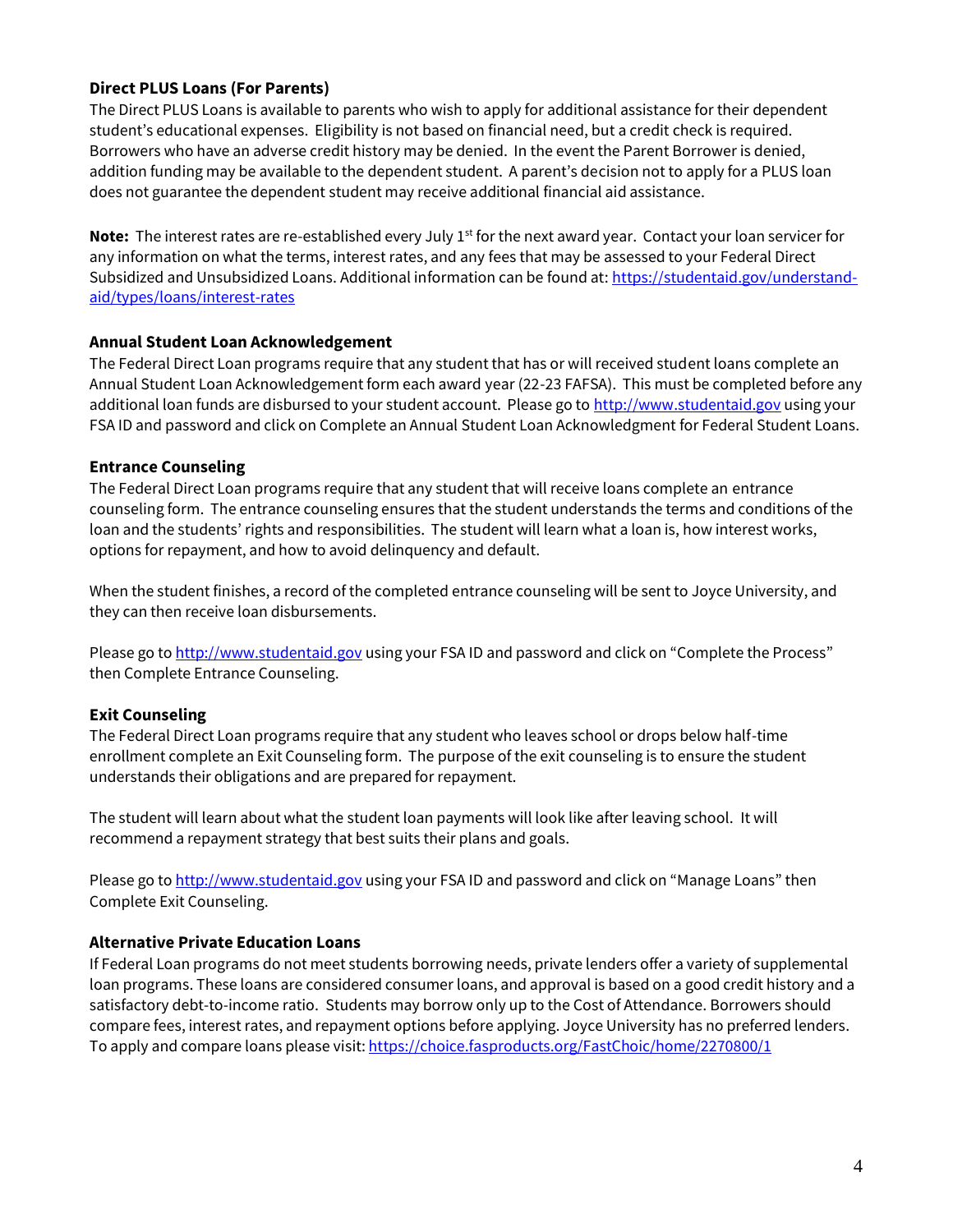#### **National Student Loan Data System (NSLDS)**

<span id="page-5-0"></span>The NSLDS is where students can track all of their student loans, who is servicing their loans and where to make payments or request a deferment.

#### **Rights and Responsibilities**

<span id="page-5-1"></span>The Department of Education requires institutions to inform students of the heir rights and responsibilities pertaining to their Federal Financial Aid availability. Below are the rights and responsibilities for students.

# <span id="page-5-2"></span>**Rights**

- You have the right to know what financial aid is available to you, including all federal, state, and institutional programs. In addition, you have the right to know the deadlines, selection criteria, terms, policies, procedures, and regulations that apply to each of the programs.
- You have the right to know how your financial need was determined.
- You have the right to appeal your financial aid award if you feel there are special circumstances that were not originally taken into consideration
- You have the right to know how Joyce University determines whether you are making Satisfactory Academic Progress.
- You have the right to know how and when your financial aid will be disbursed.
- You have the right to know Joyce University's Refund Policies.
- You have the right to expect that all information reported by you and/or your family will remain confidential and will not be released without your written consent according to the Family Educational Rights and Privacy Act (FERPA).
- If you have a loan, you have the right to know the terms of the loan, such as interest rate, the total amount that must be repaid, the length of time you have to repay, when you must start repayment, cancellation provisions, deferment and forbearance possibilities and any special consolidation or refinancing options.
- You have the right to consolidate all your federal loans after graduation.

#### <span id="page-5-3"></span>**Responsibilities**

- You are responsible for providing accurate and timely information to the Financial Aid Office
- You are responsible for reapplying for financial aid each and every year.
- You are responsible for submitting documentation and information requested by the Financial Aid Office in a timely manner and keeping copies for your own records.
- You are responsible for notifying Joyce University of any name or address changes.
- You are responsible for notifying the Financial Aid Office of any financial awards you receive from outside resources (including scholarships, grants, Veteran's Benefits,
- tuition waivers, or other educational/tuition assistance) not already listed on your Financial Aid Award Letter.
- If you borrow a student loan, you are responsible for completing loan master promissory note, entrance and exit counseling.
- You are responsible for the repayment of all loans in accordance with the terms of your promissory note.
- You are responsible for maintaining Satisfactory Academic Progress.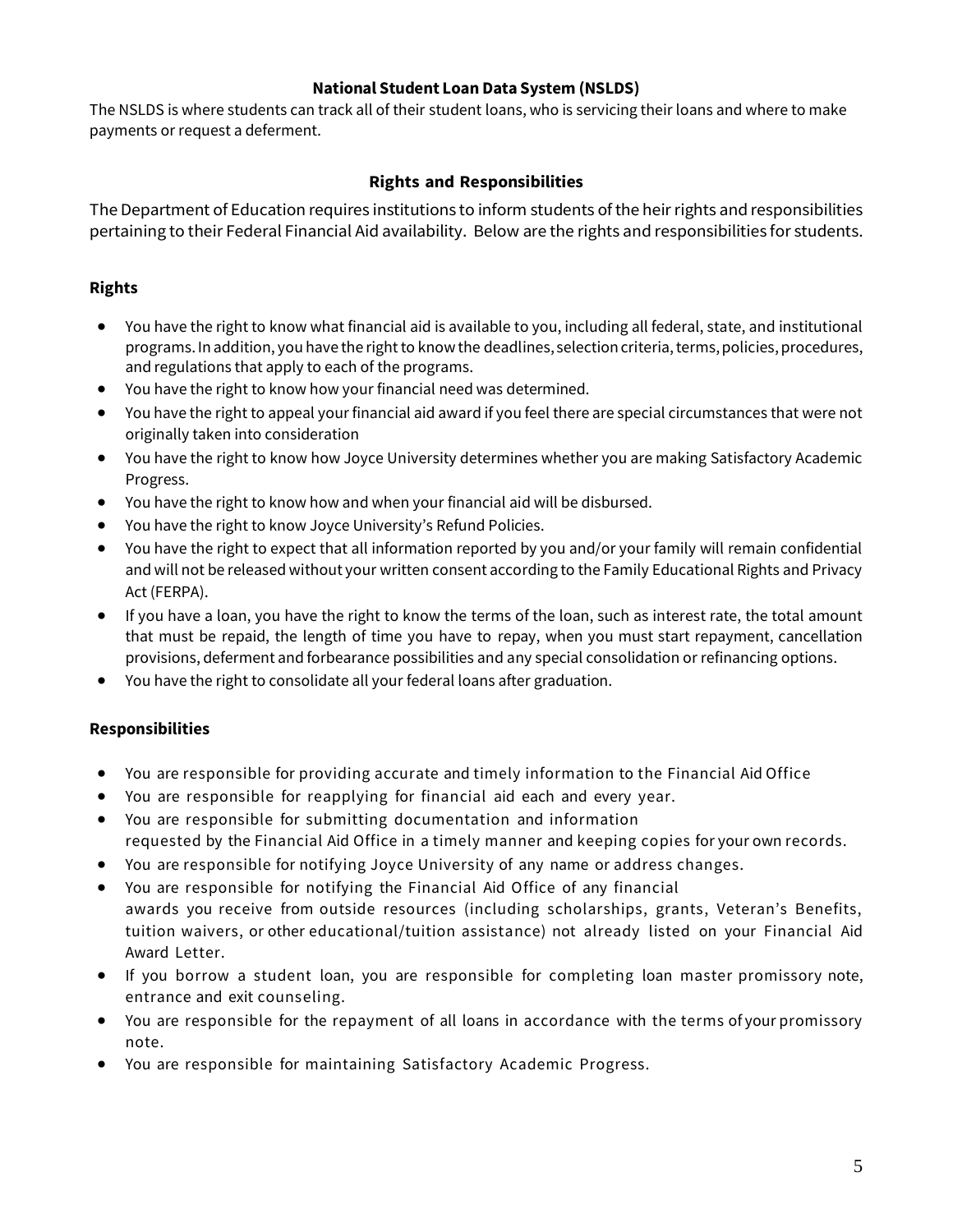# **Avoid Default**

If you are delinquent on your student loan payment for 90 days or more, your loan servicer will report the delinquency to the three major national credit bureaus. If you continue to be delinquent, your loan can risk going into **default. You're considered to be in default if you don't make your scheduled student loan payments for at** least 270 days.

**Stay in contact** with your federal loan servicer. The are there to assist you in not going into default.

# **Consequences of Default**

- The entire unpaid balance of your loan and any interest you owe becomes immediately due (this is called "acceleration").
- You can no longer receive deferment or forbearance, and you lose eligibility for other benefits, such as the ability to choose a repayment plan.
- You lose eligibility for additional Federal Student aid.
- The default is reported to credit bureaus, damaging your credit rating and affecting your ability to buy a car or house or to get a credit card.
- Your wages, tax refunds and federal benefit payments may be withheld and applied toward repayment of your defaulted loan

# <span id="page-6-0"></span>**Verification Policy**

What is Verification? Each year the Central Processing System (CPS) of the U.S. Department of Education selects a number of Free Application for Federal Student Aid forms (FAFSAs) for a process called verification. If your FAFSA is selected for verification, the Financial Aid Department will need to collect additional documentation from you in order to verify some of the information you provided on your FAFSA. For example, you may ask for additional information about your income, the number of people in your household, the number of people attending college in your household and/or other information.

#### **How You Will Be Notified? If your FAFSA is selected for verification, you will be notified as follows:**

- 1. When the Department of Education sends you the Student Aid Report (SAR), it will include an asterisk (\*) next to the Expected Family Contribution (EFC). The asterisk lets you know that Joyce University will ask for documentation for the verification process.
- 2. The Financial Aid Department will notify you by e-mail. Notifications will begin as soon as the institution receives the FAFSA selected for verification. Notifications will continue until you have submitted all documents required for verification or the deadline for submission has passed.

These notifications from Joyce University will include information about required documentation. After you submit documents for review, the Financial Aid Office may reach out to you again to resolve any conflicting information by requesting additional documentation.

Any Federal Funds will not be disbursed to the student until verification is complete.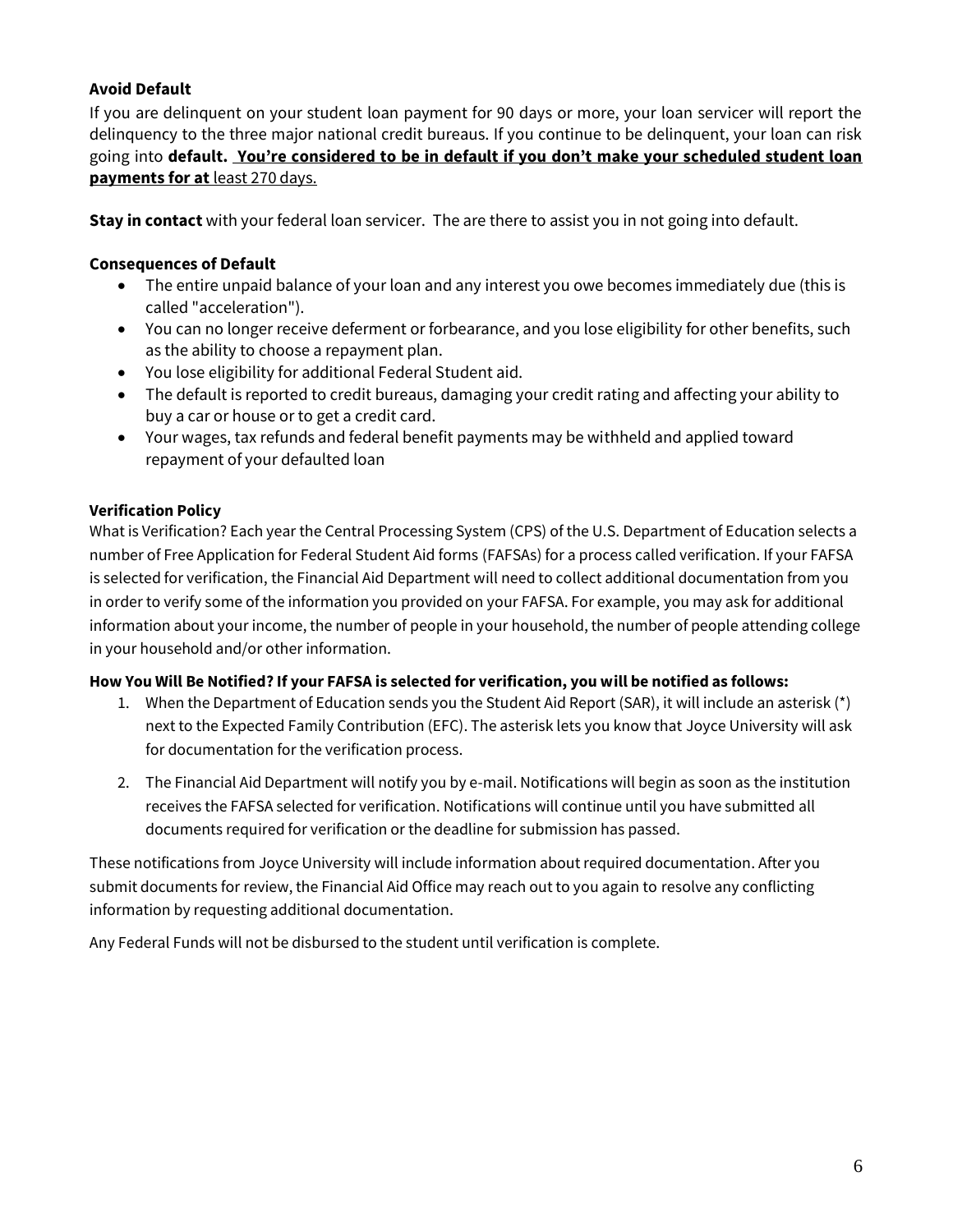#### **Return to Title IV Funds & Institutional Refunds**

<span id="page-7-0"></span>The institution is required by federal statute to recalculate federal financial aid eligibility for students who withdraw, drop out, are dismissed, or take a leave of absence prior to completing 60% of a payment period or term.

The federal Title IV financial aid programs must be recalculated in these situations:

A. If a student leaves the institution prior to completing 60% of a payment period or term, the financial aid office recalculates eligibility for Title IV funds. Recalculation is based on the percentage of earned aid using the following Federal Return of Title IV funds formula:

#### **Percentage of payment period or term completed = the number of days completed up to the withdrawal date divided by the total days in the payment period or term**

(Any break of five days or more is not counted as part of the days in the term.)

This percentage is also the percentage of earned aid.

B. Funds are returned to the appropriate federal program based on the percentage of unearned aid using the following formula:

#### **Aid to be returned = (100% of the aid that could be disbursed minus the percentage of earned aid) multiplied by the total amount of aid that could have been disbursed during the payment period or term**

If a student earned less aid than was disbursed, the institution would be required to return a portion of the funds and the student would be required to return a portion of the funds. Keep in mind that when Title IV funds are returned, the student borrower may owe a debit balance to the institution.

If a student earned more aid than was disbursed to him/her, the institution would owe the student a postwithdrawal disbursement which must be paid within 120 days of the student's withdrawal.

The institution must return the amount of Title IV funds for which it is responsible no later than 30 days after the date of the determination of the date of the student's withdrawal.

#### **Refunds are returned in the following order:**

- Unsubsidized Federal Stafford Loans
- Subsidized Federal Stafford Loans
- Unsubsidized Direct Stafford Loans (other than PLUS loans)
- Subsidized Direct Stafford Loans
- Federal Perkins Loans
- Federal Parent (PLUS) Loans
- Direct PLUS Loans
- Federal Pell Grants
- Federal SEOG

#### <span id="page-7-1"></span>**Updates to Financial Aid Policies and Procedures**

Joyce University follows all applicable financial aid and Title IV policies and procedures as outlined by the U.S. Department of Education. Changes in these policies may be made by the Department of Education at any time without notice. To remain informed of changes, students are encouraged to consult the Financial Aid Office for applicable changes, if any.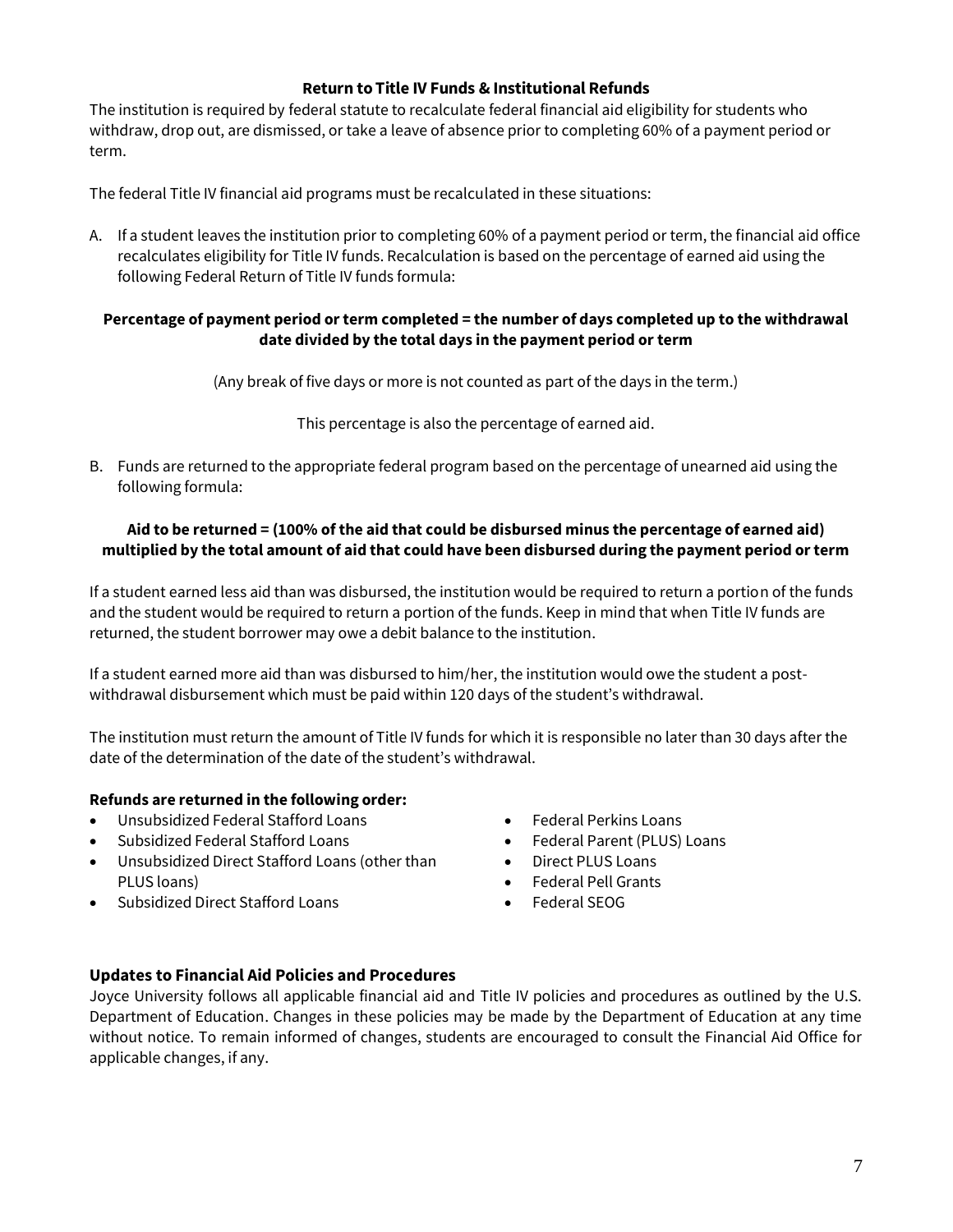# **Refund Policies**

# <span id="page-8-0"></span>**Title IV Credit Balance Policy**

A Title IV credit balance occurs whenever the amount of Title IV funds credited to a student's account for a payment period exceeds the amount assessed to the student for allowable charges associated with that semester. Allowable charges include:

- Tuition, fees, and institutionally provided room and board
- Books, supplies, and other educationally related goods and services provided by the institution

Joyce University pays by check or direct deposit (EFT) the excess Title IV program funds (the credit balance) as well as credit balances not related to Title IV funds as per the student's instructions on the Credit Balance form soon as possible, but no later than 14 days after:

The date the balance occurred on the student's account, if the balance occurred after the first day of class of a payment period; or

The first day of classes of the payment period if the credit balance occurred on or before the first day of class of that payment period

# <span id="page-8-1"></span>**Institutional Refund Policy**

# **Institutional Refund for Cancellation of Enrollment**

A student in any ground or online program who provides written or verbal notice of cancellation of his or her enrollment by the later of within three business days (excluding federal and state holidays) of signing this enrollment agreement or within seven calendar days of the class start will not be charged tuition and will receive a refund of all monies paid for tuition and other charges assessed by the institution. Fees paid to third party agencies for registration items such as entrance exams, immunizations, drug screenings, and background checks will not be refunded by Joyce University. All books issued to a student will be billed to the student unless returned unopened and in new condition within 5 days. In addition, to ensure proper cancellation, students must notify, as indicated in the Catalog, the Campus Administration Office verbally or in writing of the intent to cancel their enrollment. The institutional refunds will be made within 30 calendar days.

Subsequent to notice of cancellation, online students that cancel or are cancelled during the first term of enrollment through the end of the first week will not incur financial responsibility for the materials and cost of the program. To ensure proper cancellation, students should notify the Campus Administration Office verbally or in writing of the intent to cancel their enrollment.

#### **Institutional Refund Policy for Withdrawal from Enrollment**

Withdrawal after the student's first day of class will result in proration of tuition billed equal to the percentage of the semester completed. This is calculated by dividing the number of calendar days from the semester start date to the student's last date of attendance by the total number of calendar days in the semester. For example, if a student completed 25 days out of a 100-day semester, the student will be charged 25% (twenty five percent) of total tuition billed for the semester. Once a student completes 60% (sixty percent) or more of the semester the student is responsible for 100% (one hundred percent) of tuition billed for the semester. If all tuition is paid in cash, excess funds will be refunded to the student. If a third-party agency pays for the student's tuition, excess funds will be refunded to the proper agency. For recipients of Federal Financial Aid, the Federal Return of Title IV Funds hierarchy is adhered to. The institutional refunds will be made within 30 calendar days.

If a student received financial aid in excess of authorized charges for living expenses, the College is only required to return the unearned portion of financial aid that was used to pay authorized charges. Any unearned financial aid that is part of the funds the student received is returned by the student to the appropriate financial aid program. This is called an overpayment, and the student will be notified if this type of return of funds is required. Loan overpayments are generally paid in the normal course of loan repayment. Pell Grant overpayments are rare but can occur. These types of overpayments can be paid within the first 30 days to the College. However, if no payment is received within the 30-day period, the College refers the overpayment to the U.S. Department of Education Student Credit Management Collections. Once the overpayment is reported, the student may be ineligible for additional financial aid until the overpayment is repaid.